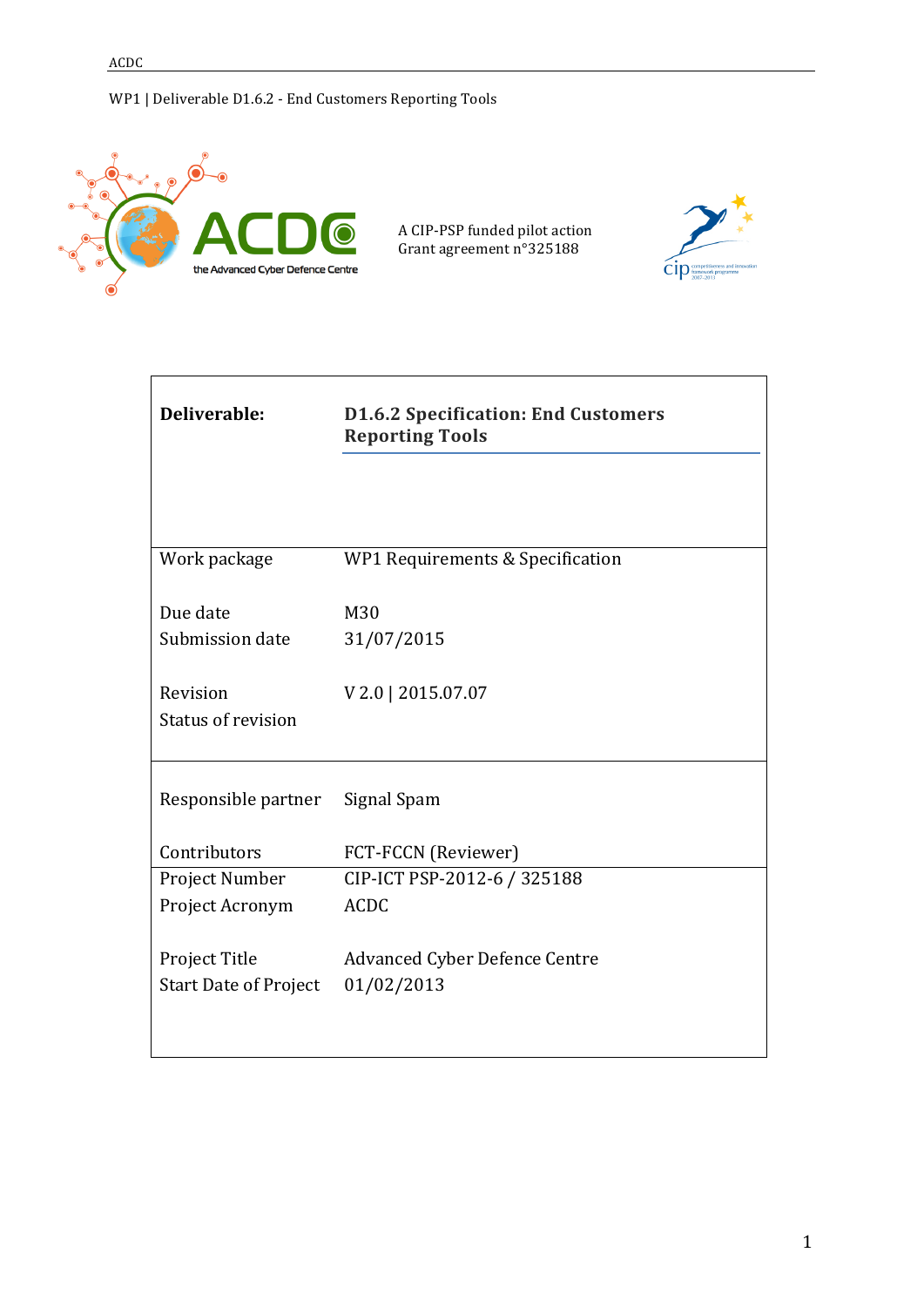# Introduction

This document aims at providing requirements for end customer spam and online abuses reporting tools, usable for Work package 2 (WP2) during the process of choosing solutions and technologies to actually develop those tools.

Spam and online abuses reports can provide useful data regarding botnets identification and infected devices. As some countries may already have a national spam reporting centre or equivalent organisation, we recommend ACDC work with these in order to retrieve the intelligence and offers them the opportunity to equip themselves with the tools they are lacking to cover all threats reports possibilities.

#### **Content**

| 1. |  |
|----|--|
| 2. |  |
|    |  |
|    |  |
|    |  |
| 3. |  |
|    |  |
|    |  |
|    |  |
| 4. |  |
|    |  |
|    |  |
|    |  |
|    |  |
|    |  |
| 5. |  |
|    |  |
|    |  |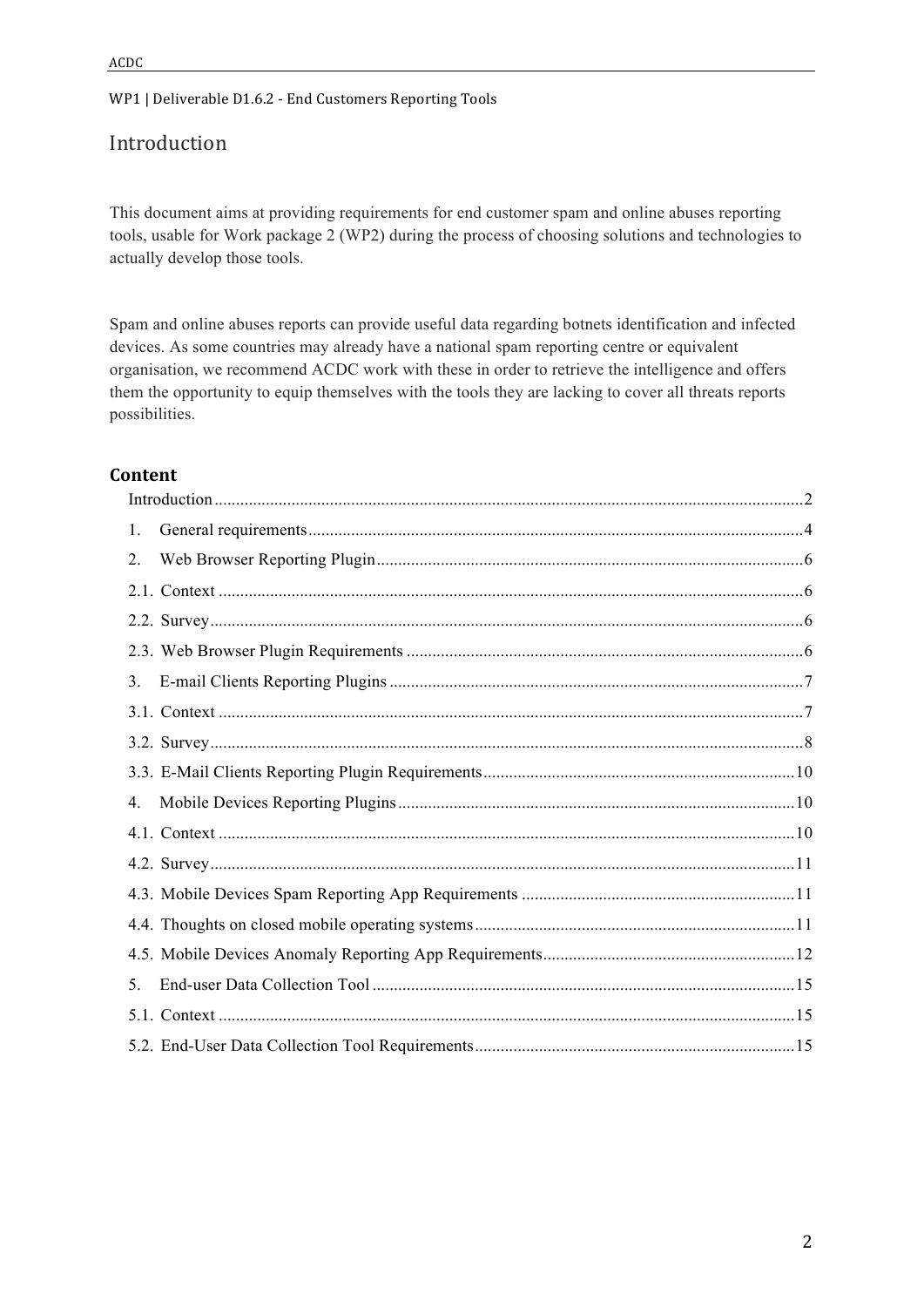## **Tables**

# **Figures**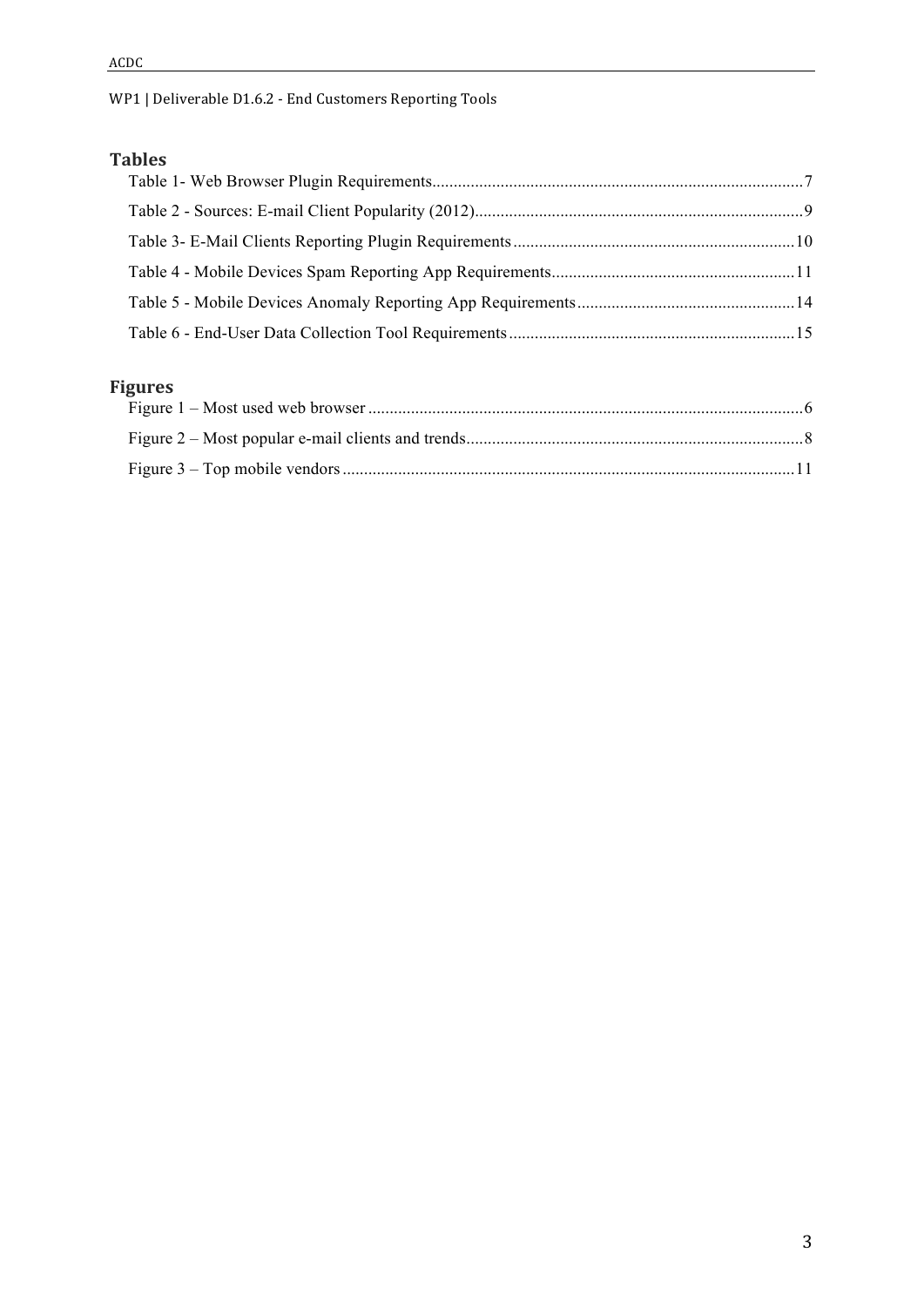### 1. General requirements

In the following we have identified some requirements for the end customers reporting tools, defined as general as they can be applicable to all the type of tool categories.

Part of the requirements is related to the tool design in term of usability, compatibility and so on.

Other requirements are related to the design of the tool with respect to the users' privacy and compliance to the relevant privacy regulations, in part taken from the set of universal Mobile Privacy Principles published in January 2011 by the GSMA. This set describes the way in which mobile consumers' privacy should be respected and protected when they use mobile applications and services that access, collect and use personal information [http://www.gsma.com/publicpolicy/wpcontent/uploads/2012/03/gsmaprivacyprinciples2012.pdf]. In addition, the GSMA has released a set of Privacy Design Guidelines for Mobile Application Development intended to help drive a more consistent approach to user privacy across mobile platforms, applications and devices fostering the development of a common set of functional requirements. That guidelines have also the intent to enable mobile users to benefit from a consistent functional treatment of their privacy across platforms and devices, strengthen their awareness and help them make decisions relevant to their interests.

The term personal information has been used in the following requirements to include (but not limited to) the information related to a user and their use of services and information which may be considered private by users even though it may not be strictly protected in law. Some example are data that is collected directly from a user (e.g. entered by the user via an application's user interface and which may include name and address, credit card details), any data about a user that is gathered indirectly (e.g. mobile phone number, email address, name, location data, IP address, unique phone ID, and so on), any data about a user's behaviour (e.g. location data, service and product use data, website visits), any user-generated data held on a user's device (logs, messages, user-generated images, contact lists or address books, notes, and security credentials).

G1.The tool shall be installed in an easy way. It shall ensure usability and avoid excessive user prompts that will burden the user. It shall take in consideration the user experience.

G2.For each operating system, the tool shall respect standard installation procedures (certified applications for Microsoft, App Store, or RPM Linux).

G3.When installed the tool shall not degrade the end-user terminal's performance

G4.The tool shall be "universal" that means shall be adaptable for example to the different web browsers, mail clients and so on. It may be necessary to adjust the tools to the various environments, for instance different e-mail client software or internet browsers.

G5.The tool shall have an easy (user-friendly) and configurable GUI (Graphical User Interface).

G6.The information collected by the tool shall be transferred to the remote server (such as the clearinghouse) in a protected way, such as using a TLS connection. Personal data collect will be submitted to exhaustive terms of use in compliance with European Data Protection Policy related to tackling cyber threat issues. The tool shall keep data secure. The tool shall take appropriate steps to protect users' personal information from unauthorised disclosure or access. It shall adopt technical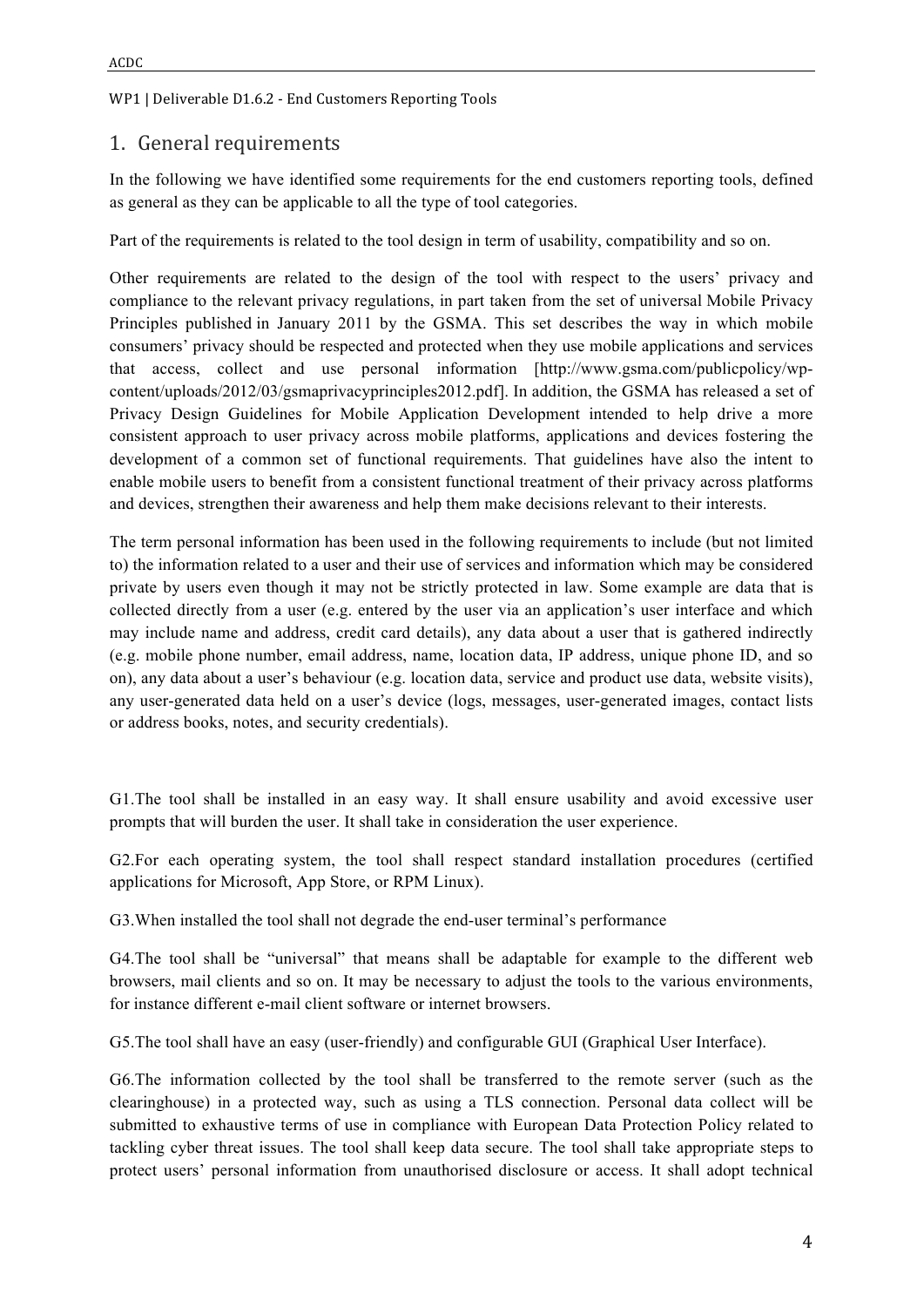measures to prevent the misuse or corruption of personal information. Where the application or tool creates or collects personal information considered sensitive, such information must be stored and transmitted in a secure manner.

G7.The tool must provide the users with the information about who is collecting or using their personal information. Before the download or tool activation, the user must be made aware of the identity of any entities that will collect or use personal information in the scope of the tool and their data privacy practices. The tool shall have to explicitly declare its purpose and use. The access, collection, sharing, disclosure and further use of the collected users' information shall be limited to meeting legitimate purposes (such as ACDC purpose). To comply with this requirement, the tool shall provide the users with information about the collection and use of their personal information upfront (purposes of the ACDC reporting tool or application), enabling them to make informed decisions about using the application or tool. Before the tool download or activation, the user must be presented with information about what personal information the tool will access, collect and use, what personal information will be stored (on the device and remotely), what personal information will be shared, with whom and for what purpose. Finally any terms and conditions of use affecting a user's privacy shall be given. The tool shall enable the user to reject the installation or activation if they do not wish their personal information to be used as explained to them

G8.The tool must be designed to permit user choice and control. Users shall be given opportunities to exercise meaningful choice, and control over the collected data.

G9.Data Minimisation and Retention. Information collected by the tool or application must be reasonable, not excessive, so as to not frighten end user, and used within the scope of the user's expectations and the legitimate purposes as notified to users. Only the minimum information necessary to meet legitimate purposes (such as the purpose defined within the ACDC) and to deliver, provision, maintain or develop services (such as the malware monitoring and mitigation service), should be collected and otherwise accessed and used. Personal information must not be kept for longer than is necessary for those legitimate purposes or to meet legal obligations and should subsequently be deleted or rendered anonymous.

G10. The tool must gain the user's active consent when necessary. In the majority of cases, it will be obvious to users what personal information will be needed to support an application. However, where access, collection and use of personal data is not necessary to the application's primary purpose and would be unexpected by the user, then users should be given a choice about whether to allow these secondary and non-obvious uses of their information.

G11.The tool must respect User Rights. Users should be provided with information about, and an easy means to exercise, their rights over the use of their personal information.

G12.The tool must be secure by design. Personal information must be protected, using reasonable safeguards appropriate to the sensitivity of the information.

G13.Users must be provided with information about privacy and security issues and ways to manage and protect their privacy.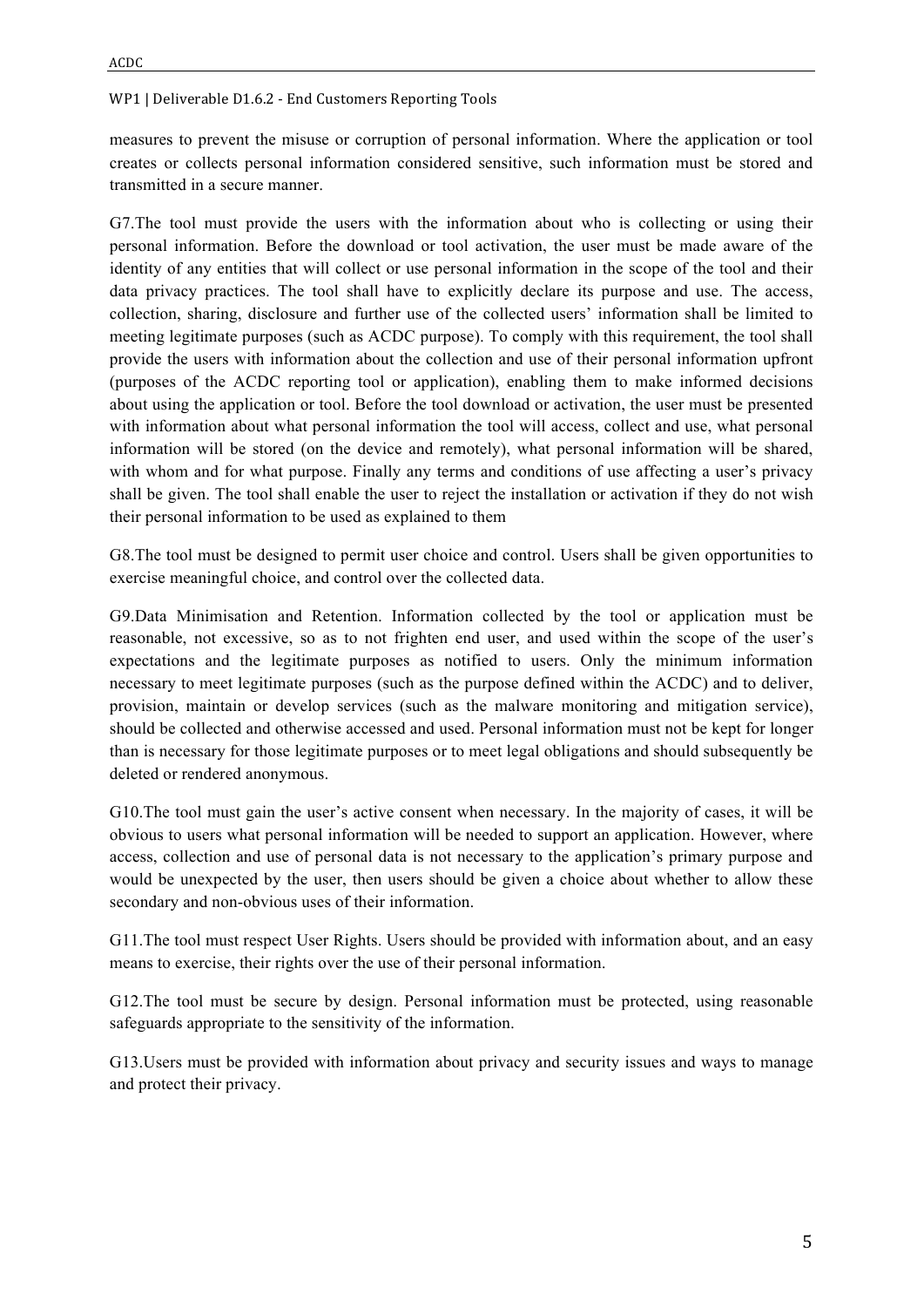# 2. Web Browser Reporting Plugin

This kind of tool is intended to be a "universal plugin", capable of extracting data from html source codes. It could be used to report spam on webmail's (for this we would need to have in depth knowledge of the biggest webmail's around) or malicious/infectious websites.

## 2.1.Context

Identifying spambots is a key part of end users involvement in tackling botnet issues. To complete the reporting frame, end users must be able to report abuses, spam or malicious website through their web browser. It will be up to national spam reporting centres to qualify and to send to ACDC spambot reports.



# 2.2.Survey

Figure 1 – Most used web browser

## 2.3. Web Browser Plugin Requirements

| WBPR 1 : Versions                    | Each web browser should have its own version of the<br>plugin. In case of too many incompatible versions of the<br>same web browser, various plugins for the same web<br>browser must be considered. |
|--------------------------------------|------------------------------------------------------------------------------------------------------------------------------------------------------------------------------------------------------|
| WBPR 2: Web browser implementation   | The plugin must be easily incorporated in a web browser,<br>accessible to end user through a simple button that will<br>launch the whole script.                                                     |
| WBPR 3 : Link through API connection | The plugin will link with ACDC (or the national relays)<br>through an API connection.                                                                                                                |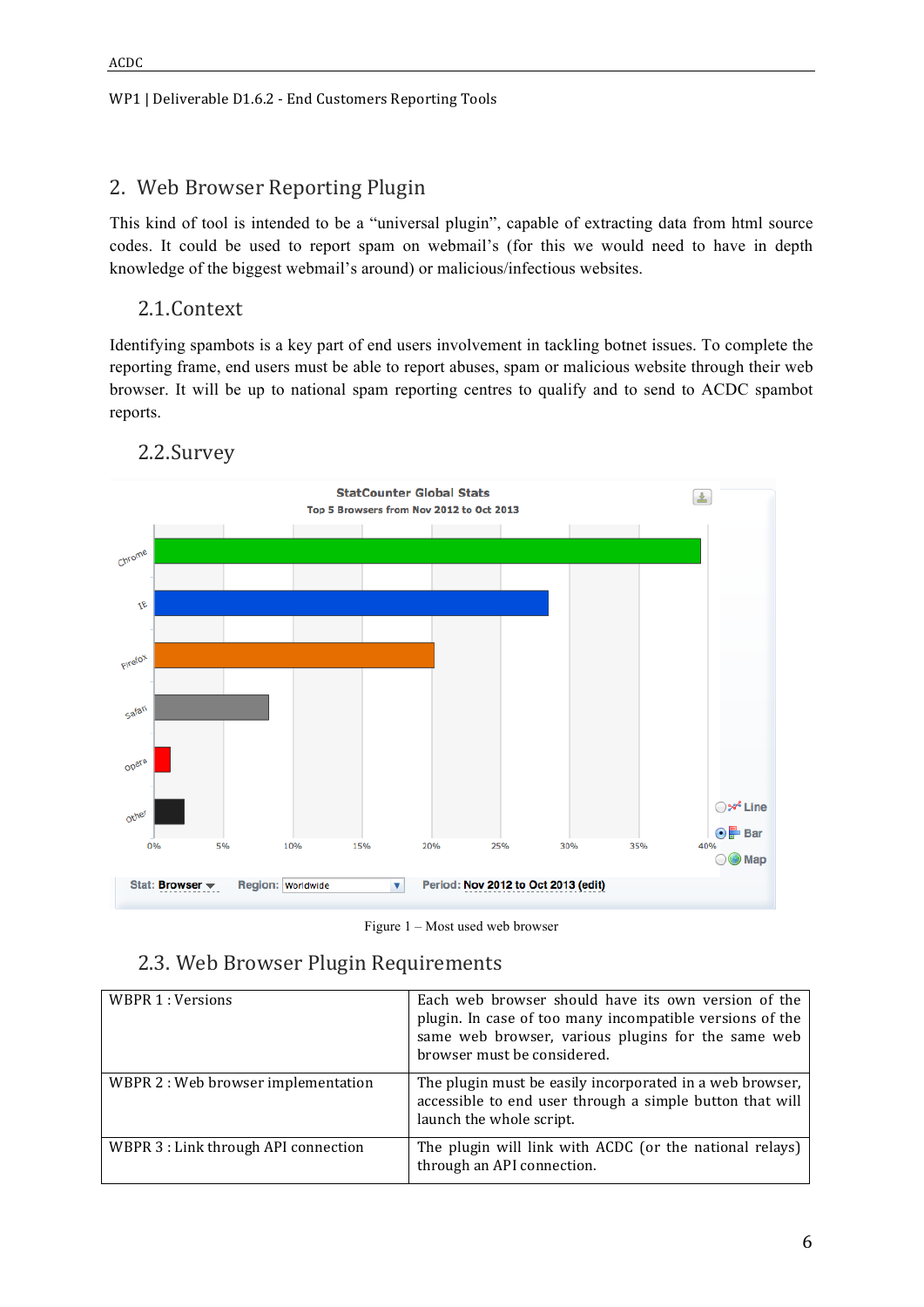| <b>WBPR 4: Authentication</b>                                          | During installation, the plugin must ask the end user to<br>authenticate himself in order to link the plugin button<br>with its ACDC profile, and store this data in order not to<br>ask the end user for it again. If the end user has no profile,<br>the plugin must offer the possibility to create it.                        |  |  |
|------------------------------------------------------------------------|-----------------------------------------------------------------------------------------------------------------------------------------------------------------------------------------------------------------------------------------------------------------------------------------------------------------------------------|--|--|
| WBPR 5 : Network connection through<br>proxy                           | When the plugin is installed on all computers of a<br>company, the plugin must allow a connection to the<br>network through a proxy and authorized proxy.                                                                                                                                                                         |  |  |
| WBPR 6 : Network cut-off                                               | Should a network cut-off occur, the plugin must still<br>function and keep reports waiting to be process in a<br>queue without affecting overall performances of the Web<br>Browser. When network connection is re-established, the<br>plugin must ensure reports are normally delivered to the<br>spam reporting centre.         |  |  |
| WBPR 7 : Content of reports                                            | The plugin must transmit the full report without altering<br>its content, i.e. html source code, full header of spam and<br>raw content.                                                                                                                                                                                          |  |  |
| WBPR 8 : html reports                                                  | When reporting a malicious website, the plugin must<br>send the source code and the URL.                                                                                                                                                                                                                                          |  |  |
| WBPR 9: Webmail reports                                                | When reporting a spam on a webmail, the plugin must<br>activate a script enabling viewing of the source code<br>inside the webmail interface, retrieve it, and send it to the<br>ACDC (or its national relay).                                                                                                                    |  |  |
| <b>WBPR 8: Notification</b>                                            | Once the plugin has transmitted the report, it should<br>notify the end user that its report was correctly made and<br>transmitted to ACDC.                                                                                                                                                                                       |  |  |
| WBPR 9 : Intelligence & qualification                                  | Data processing requires intelligence in order to detect<br>the category of the report. The plugin itself must be able<br>to determine the content of the report whether it is illegal<br>content on a web page, or an e-mail viewed on a webmail.                                                                                |  |  |
| WBPR<br>10<br>& knowledge<br>$\mathbf{L}$<br>Scripts<br>οf<br>webmails | In case of a spam report, the plugin must be familiar with<br>the top used webmail in order to be able to launch a<br>specific script that will extract the source code and the<br>full header.                                                                                                                                   |  |  |
|                                                                        | We recommend conducting a survey to determine in each<br>country which e-mail domains are the most used, aside<br>Outlook (and all other Microsoft messaging related<br>domains), Yahoo, AOL and Gmail which the most used<br>worldwide: the plugin button will have to be able to launch<br>a specific script for each of those. |  |  |

# 3. E-mail Clients Reporting Plugins

### 3.1.Context

This set of tools is designed for end users using a desktop e-mail client to read their e-mails. The plugins described below aim at adding a new functionality in the software, enabling end users to report their spam (full source, header and body) in an one-click easy and convenient way.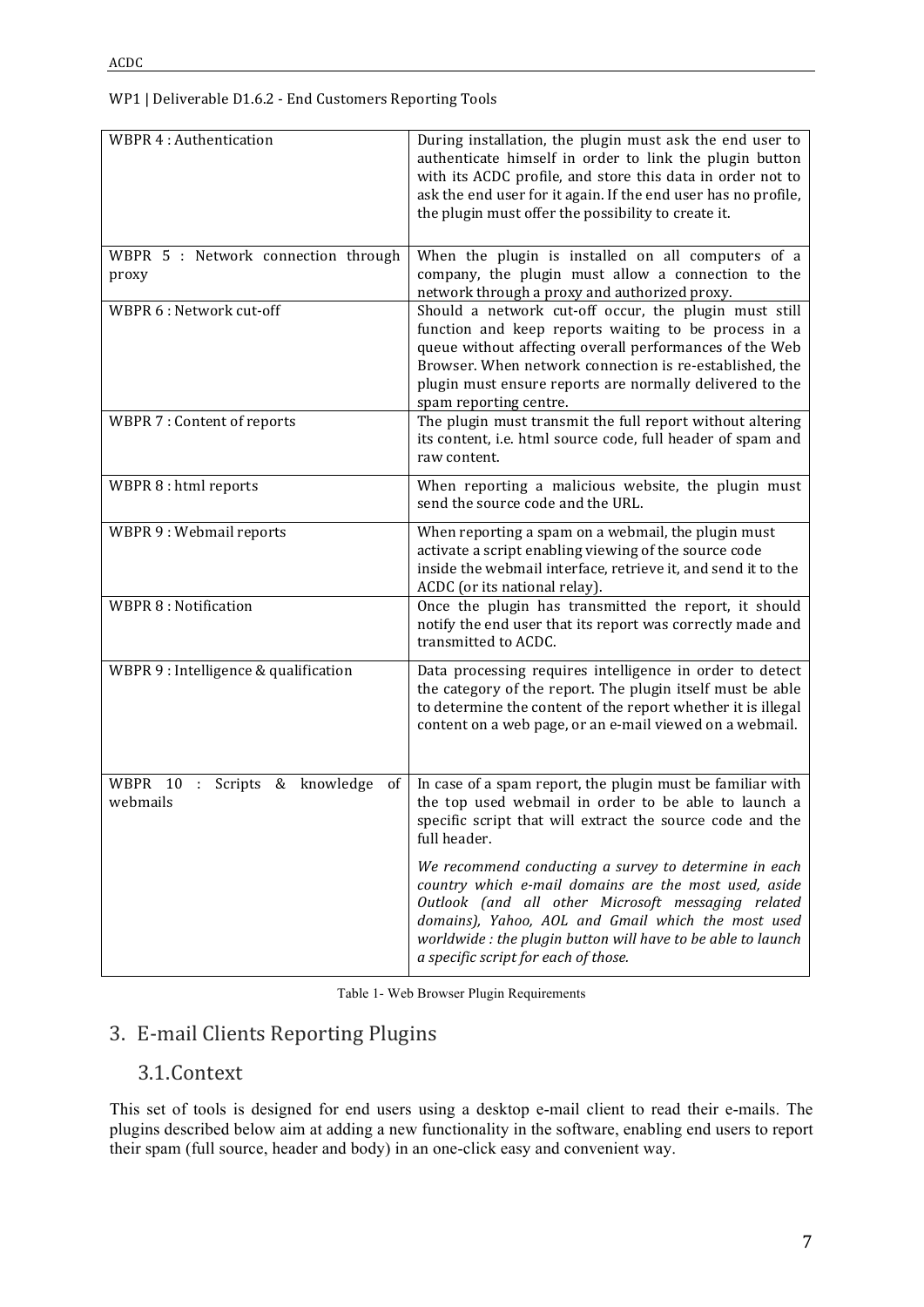3.2. Survey

Within the Advanced Cyber-Defence Centre activity, Internet's Users must be able to report spam they receive to a central clearing house in order to identify IP addresses that may be corrupted sending spam. To do so, in addition to a general web form on ACDC website, e-mail client plugins are needed to report spam in a convenient and user-friendly way.

To establish a list of priorities, we recommend benchmarking the most used e-mail software.

From the survey above, it appears the most used desktop e-mail clients are:

- 1. Outlook (2003, 2007, 2010, 2013): 20,14%
- 2. Apple Mail: 11%
- 3. Windows Live: 2,34%
- 4. Thunderbird: 1,03% (Operating Systems: Windows, Mac OS X, Linux)

Additional desktop e-mail client to take in consideration: Outlook Express, Lotus Notes.

Most popular email clients

Below is the email client market share as of September 2012. These numbers are not exclusi some people use more than one email client during the month - which registers each client used



Figure 2 – Most popular e-mail clients and trends

This survey indicates how end users read their e-mails and will serve as a reference when considering which devices, browsers or e-mail clients to target first. A more recent and accurate survey can be conducted if needed

**Movers and Shakers** 

The movers and shakers highlights those email clients whose market share is growing or shrinking the fastest. This is done by comparing the average usage between 2011 and 2012.

| Android               | 90.02% | <b>Lotus Notes</b> | $-54.44%$ |
|-----------------------|--------|--------------------|-----------|
| iOS Devices           | 74.25% | <b>AOL</b>         | $-42.48%$ |
| Windows Live Desktop  | 26.44% | Outlook (Desktop)  | $-32.42%$ |
| Outlook.com / Hotmail | 11.09% | Yahoo! Mail        | $-25.01%$ |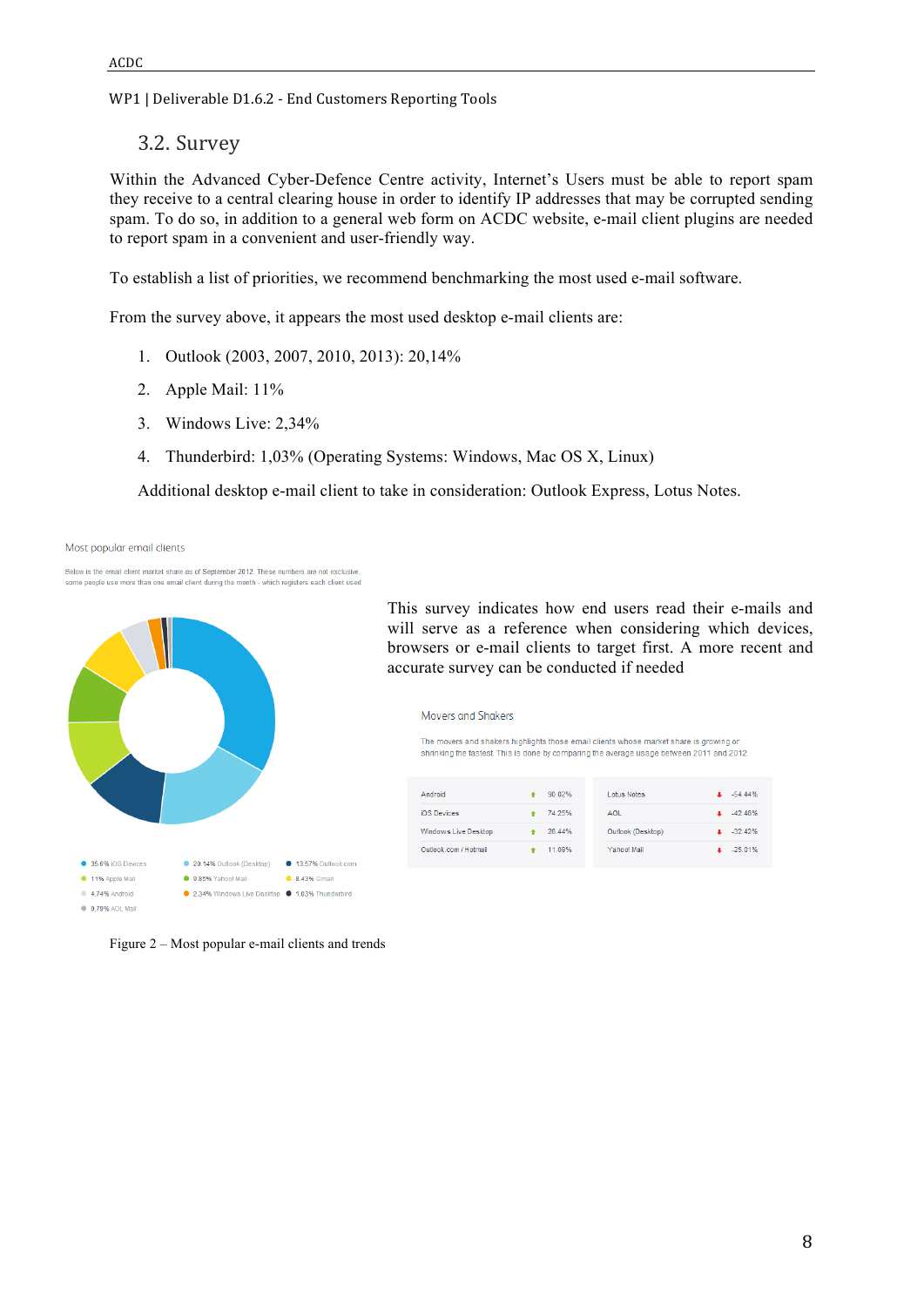| <b>Email Client</b>           | Popularity |
|-------------------------------|------------|
| iOS Devices                   | 35.60%     |
| iPhone                        | 25.05%     |
| iPad                          | 9.74%      |
| iPod Touch                    | 0.81%      |
| Microsoft Outlook             | 20.14%     |
| Outlook 2000, 2003, Express   | 7.68%      |
| Outlook 2007                  | 6.51%      |
| Outlook 2010                  | 5.96%      |
| Outlook.com                   | 13.57%     |
| Apple Mail                    | 11%        |
| Apple Mail 5                  | 4.31%      |
| Apple Mail 4                  | 3.75%      |
| Apple Mail 6                  | 1.70%      |
| Apple Mail 3                  | 1.04%      |
| Apple Mail 2                  | 0.20%      |
| Yahoo! Mail                   | 9.85%      |
| Gmail                         | 8.43%      |
| Android                       | 4.74%      |
| Windows Live Desktop          | 2.34%      |
| Thunderbird                   | 1.03%      |
| <b>AOL</b>                    | 0.91%      |
| <b>AOL Mail</b>               | 0.79%      |
| AOL Desktop 9.1               | 0.12%      |
| Sparrow                       | 0.19%      |
| Windows Phone 7               | 0.14%      |
| Lotus Notes 6 & 7             | 0.07%      |
| Blackberry                    | 0.05%      |
| Excite                        | 0.02%      |
| Palm WebOS                    | 0.01%      |
| Entourage 2004                | 0.01%      |
| Unable to detect email client | 10.25%     |
|                               |            |

Table 2 - Sources: E-mail Client Popularity (2012)*1*

 

 $^{\rm 1}$ http://www.campaignmonitor.com/resources/will-it-work/email-clients/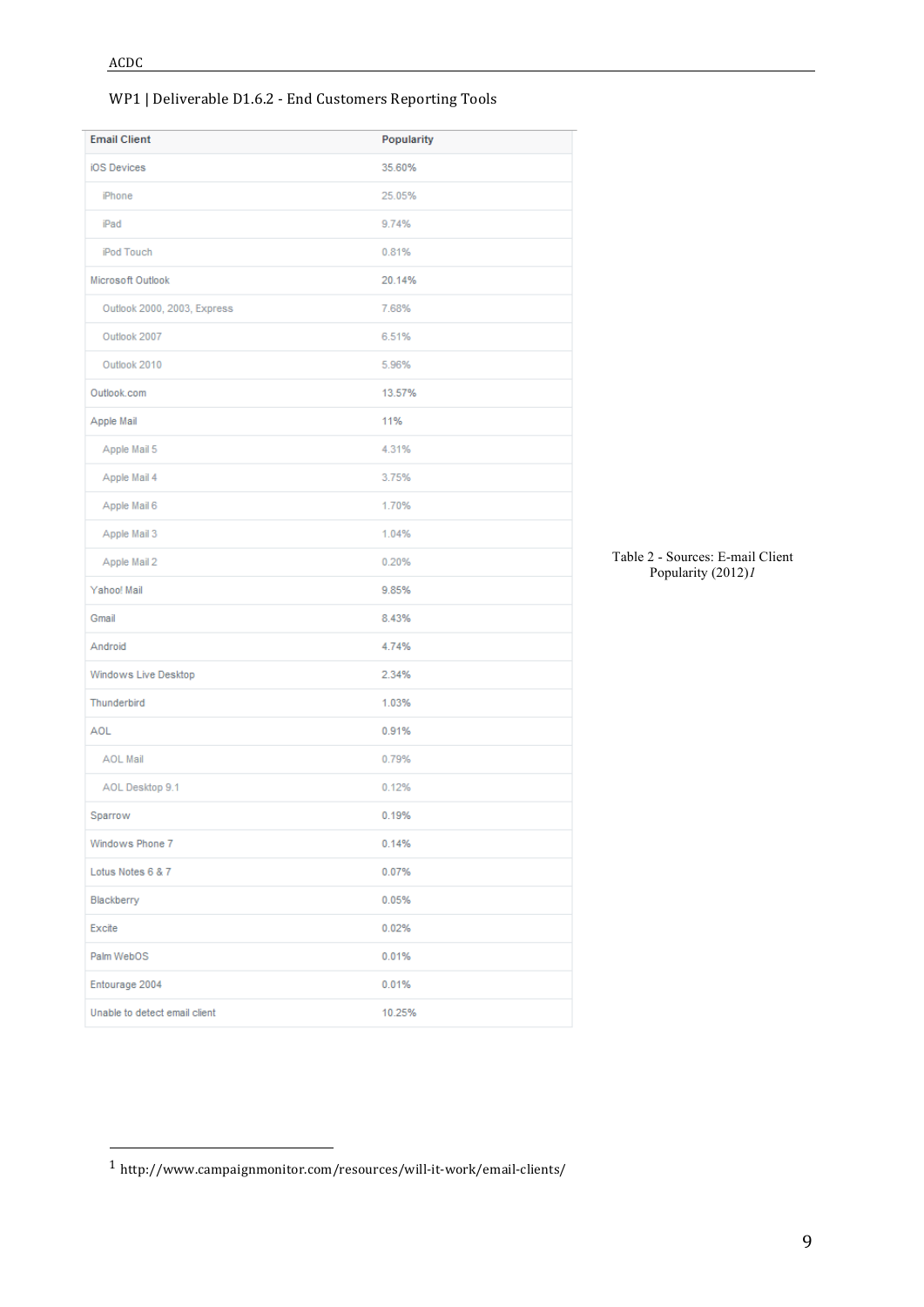# 3.3. E-Mail Clients Reporting Plugin Requirements

The concept is to develop a plugin for desktop e-mail software.

| <b>ECRPR 1: Easy Installation</b>     | The plugin should be easy to install on the end<br>user's desktop e-mail software.                                                                                                                                                                                                                                                    |  |  |
|---------------------------------------|---------------------------------------------------------------------------------------------------------------------------------------------------------------------------------------------------------------------------------------------------------------------------------------------------------------------------------------|--|--|
| <b>ECRPR 2: Multi-reporting</b>       | End users must be able to select one or several e-<br>mails they want to report to ACDC's spam<br>reporting centre (or national relays).                                                                                                                                                                                              |  |  |
| <b>ECRPR 3: Background treatment</b>  | When reporting e-mails, desktop e-mail software<br>must not be slowed by the process. We recommend<br>a background treatment.                                                                                                                                                                                                         |  |  |
| ECRPR 4 : Authorized proxy connection | When desktop e-mail software is installed on all<br>computers of a company, the plugin must allow a<br>connexion to the network through a proxy and<br>authorized proxy.                                                                                                                                                              |  |  |
| <b>ECRPR 5: Authentication</b>        | When configuring the plugin, end users must have<br>the possibility to authenticate themselves (linking<br>their account to the spam reporting centre).<br>Authentication data must be stored and used when<br>starting the desktop e-mail software.                                                                                  |  |  |
| <b>ECRPR 6: Anonymous reports</b>     | The plugin must also give the possibility to the end<br>user to report its e-mails anonymously (although<br>this will undermine the quality of the report).                                                                                                                                                                           |  |  |
| <b>ECRPR 7: Network cut-off</b>       | Should a network cut-off occur, the plugin must<br>still function and keep reports waiting to be<br>process in a queue without affecting overall<br>performances of the desktop e-mail client. When<br>network connexion is re-established, the plugin<br>must ensure reports are normally delivered to the<br>spam reporting centre. |  |  |
| <b>ECRPR 8: Full transmission</b>     | The plugin should at all times transfer the full<br>reported message without alteration regarding the<br>header and the body.                                                                                                                                                                                                         |  |  |
| ECRPR 9 : Move to different folder    | Once undesired e-mails have been reported, the<br>plugin should remove the messages to<br>the<br>"undesired messages folder" or "spam folder".                                                                                                                                                                                        |  |  |
| <b>ECRPR 10: Secured connection</b>   | The connexion between the plugin and the spam<br>reporting centre should be secured, using https<br>protocol.                                                                                                                                                                                                                         |  |  |

| Table 3- E-Mail Clients Reporting Plugin Requirements |  |  |
|-------------------------------------------------------|--|--|
|                                                       |  |  |

*Note : Signal Spam can provide spam reporting plugins for Thunderbird, Outlook, and Live Mail.* 

# 4. Mobile Devices Reporting Plugins

### 4.1. Context

Identifying spambots is a key part of end users involvement in tackling botnet issues. To complete the reporting frame, end users must be able to report spam on their mobile devices through mobile apps. It will be up to national spam reporting centres to qualify and to send to ACDC spambot and botnet related reports.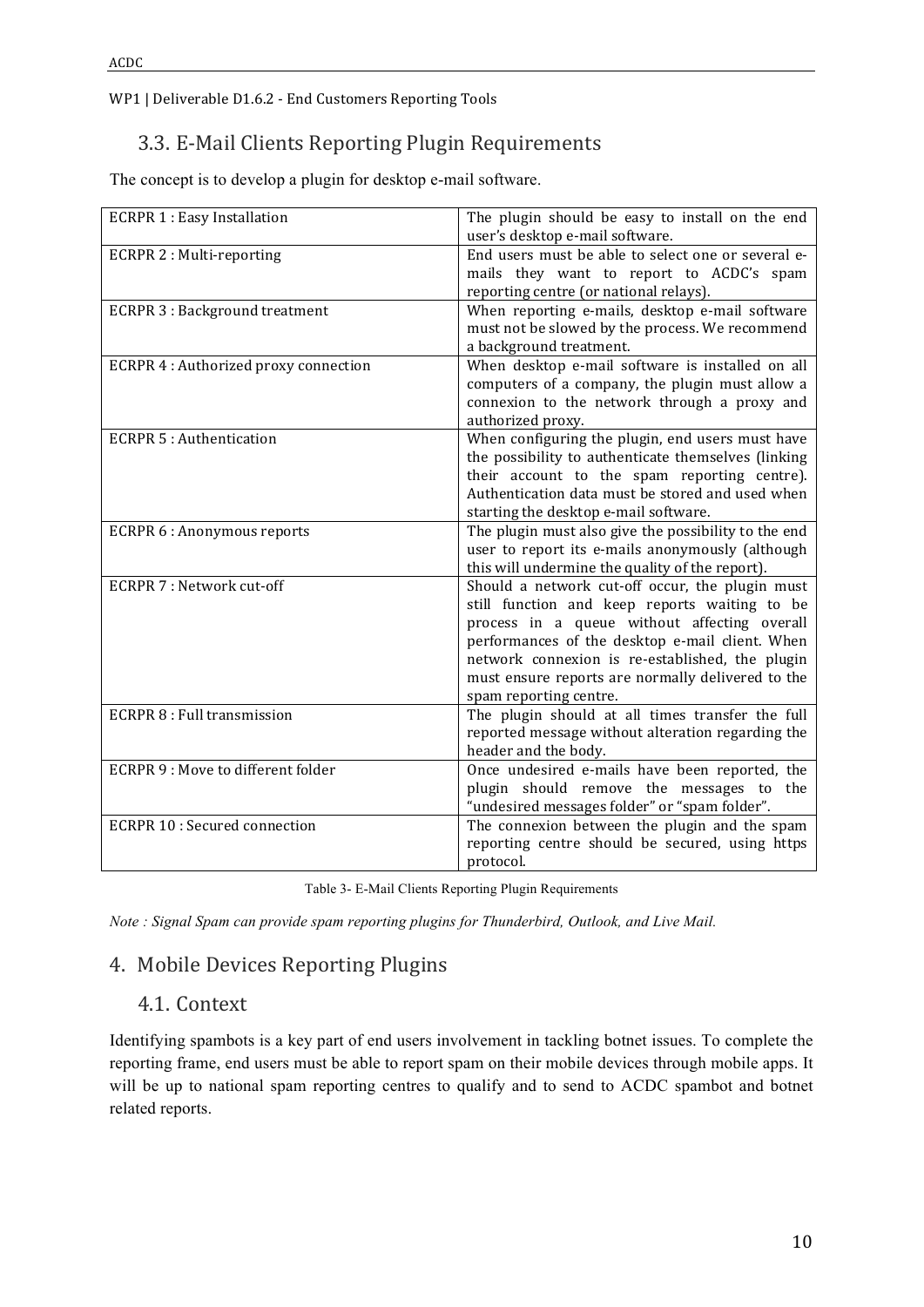### 4.2. Survey

Most popular operating systems are Android, iOS and Windows 8. Developments must take into account the compatibility with different versions of the operating systems on the different devises available. The survey conducted in 3.2 in also relevant.





# 4.3. Mobile Devices Spam Reporting App Requirements

| <b>MDRAR 1: Autonomous App</b>       | The application must be able to function<br>autonomously.                                                                                               |
|--------------------------------------|---------------------------------------------------------------------------------------------------------------------------------------------------------|
| <b>MDRAR 2: Authentication</b>       | The application must allow end user to<br>authenticate himself to the centralized system such<br>as the mobile botnet sensor.                           |
| MDRAR 3 : Reporting                  | The application must allow end user do report one<br>or several e-mails or malicious websites.                                                          |
| MDRAR 4 : Link with messaging system | The application must link with the e-mail account<br>of the end user in order to allow him to scroll his e-<br>mails and report one or several of them. |
| MDRAR 5 : Report processing 1        | The application must transmit reported e-mails<br>without alteration, that is to say full message<br>including full header and raw content.             |
| MDRAR 6 : Report processing 2        | Once an e-mail has been reported, the application<br>must move the e-mail into the trash folder of the e-<br>mail account.                              |

Table 4 - Mobile Devices Spam Reporting App Requirements

# 4.4. Thoughts on closed mobile operating systems

Some operating systems are known to be closed to application modifying their key features.

For these systems, ACDC could provide a dedicated IMAP folder in which end user could drop their malicious spam.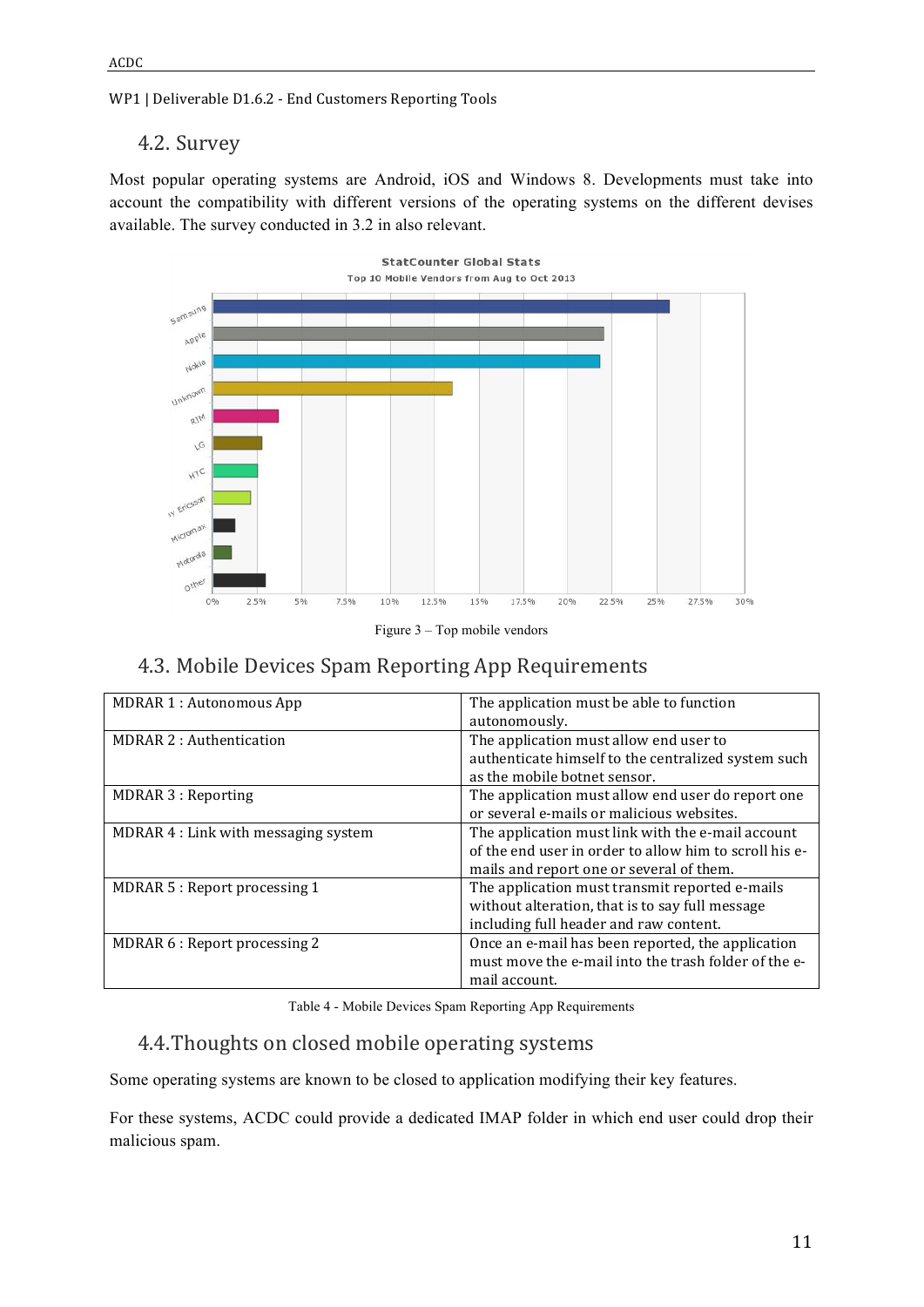The various messaging clients on mobile devices include this feature. It would be fairly easy for end users to configure a new IMAP account in order to push malicious e-mails in it.

Although this method would target knowledgeable end users, it would ensure a solution for all mobile operating systems.

# 4.5. Mobile Devices Anomaly Reporting App Requirements

The main goals of this tool/app is to detect any anomalies happening on the mobile device and send the collected data to the centralized ACDC component (e.g. the mobile botnet sensors) for further investigation and deep analysis. The idea is to have the detection algorithms running remotely and centralized in order to limit resource consumption on the mobile device leaving to them only the monitoring and reporting capacity of any detected anomalous behaviour.

| MDARAR 1 : monitoring and detection     | The tool/app should be able to detect any    |
|-----------------------------------------|----------------------------------------------|
| functionality                           |                                              |
|                                         | anomalies happening on the mobile device     |
|                                         | using the data gaining from the device       |
|                                         | (anomaly detector) and/or malware            |
|                                         | signatures (misuse detector). To achieve     |
|                                         | this object the app/tool should be able to   |
|                                         | extract any usable information (such as      |
|                                         | device information, battery level, installed |
|                                         | applications list, application logs, system  |
|                                         | calls invoked by the mobile application,     |
|                                         | result of monitoring applications,) from     |
|                                         | the mobile device. The app/tool should be    |
|                                         | provisioned also with the malware            |
|                                         | signatures (e.g. from a centralized ACDC     |
|                                         | system). The app/tool upon detection of      |
|                                         | an anomaly, should report it to the user     |
|                                         | and send the collected data to the           |
|                                         | centralized system (e.g. to the mobile       |
|                                         | botnet sensors for further investigation).   |
|                                         | The module should run on various end-        |
|                                         | user devices (e.g. smartphones, tablets)     |
|                                         | and various OSs (e.g. Android, iOS).         |
| MDARAR 2: light-weight detection module | The app/tool should provide "light-weight"   |
|                                         | detection"<br>functionality<br>limit<br>to   |
|                                         | computational power and energy sources       |
|                                         | on the mobile devices. That is the module    |
|                                         | should collect and examine a wide range of   |
|                                         | system events (such as, for example,         |
|                                         | module<br>Telephony<br>events,<br>network    |
|                                         | events, i/o events, etc.) and anomalies in   |
|                                         | user/device behaviour that<br>will<br>be     |
|                                         | potentially useful to a centralized system   |
|                                         | (e.g. the mobile botnet sensors) to detect   |
|                                         | This<br>unknown<br>threats.<br>provides      |
|                                         | functionality for on-device light-weight     |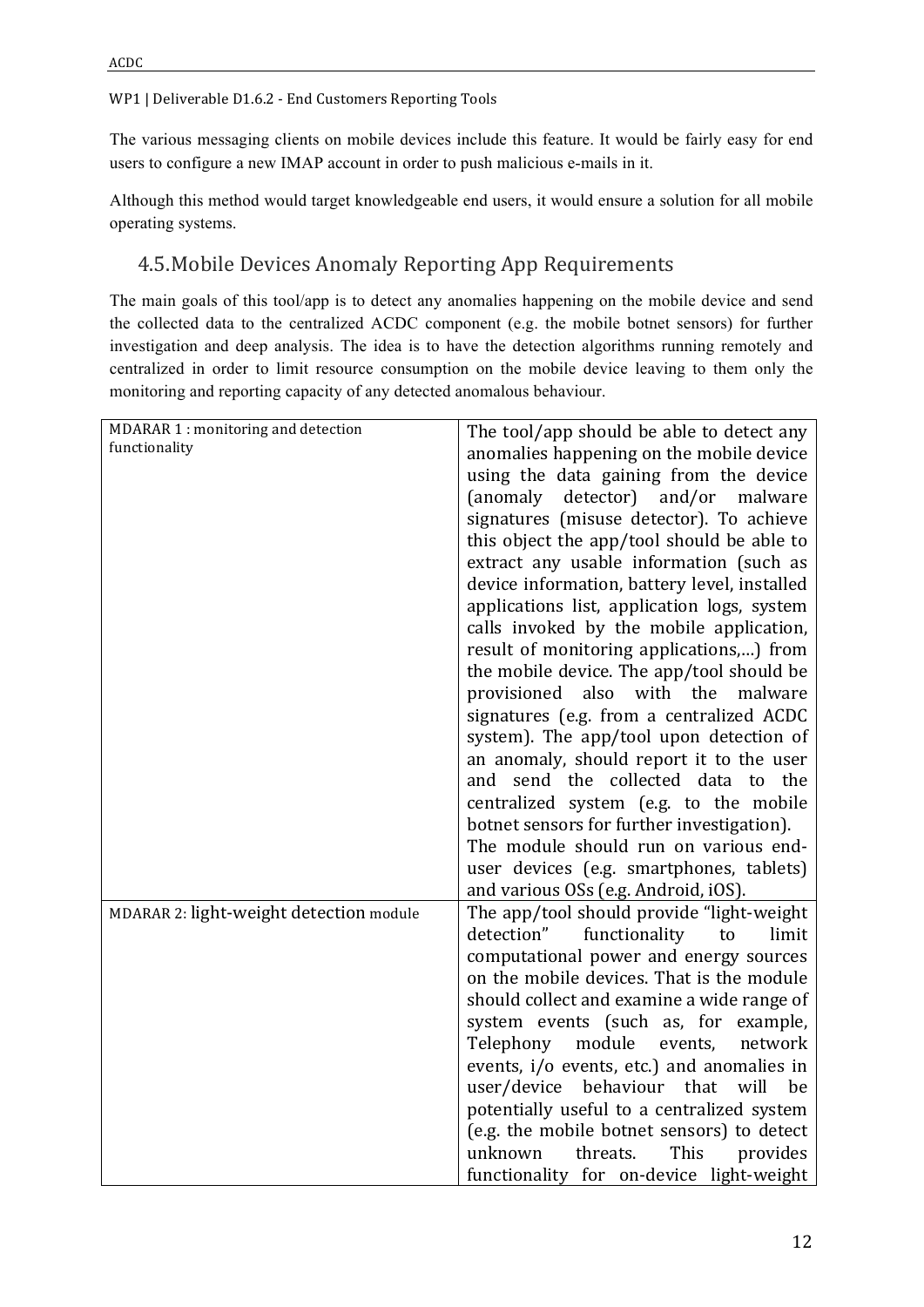|                                            | by running the<br>detection<br>detection<br>algorithms (resource exhaustive) remotely<br>in the centralized system. |
|--------------------------------------------|---------------------------------------------------------------------------------------------------------------------|
| MDARAR 3 : low impact on performance       | The app/tool should have a low impact on                                                                            |
|                                            | the end-user device performance (e.g.                                                                               |
|                                            | battery life, processing power) caused by<br>the anomaly detection engine.                                          |
| MDARAR 4 : reporting functionality         | The app/tool should report the collected                                                                            |
|                                            | data to a centralized system (could be the                                                                          |
|                                            | mobile botnet sensor) where the most                                                                                |
|                                            | algorithms are running for analyzing these                                                                          |
|                                            | features in order to avoid resource<br>exhaustion on the mobile device and to                                       |
|                                            | improve the efficiency.                                                                                             |
|                                            | Also the app/tool should provide to the                                                                             |
|                                            | user the option to upload a suspicious                                                                              |
|                                            | mobile application to the centralized                                                                               |
|                                            | system (could be the mobile botnet                                                                                  |
| MDARAR 5 : limited exchange of traffic     | sensor) for further investigation.<br>The tool/app should be able to limit the                                      |
|                                            | info exchange (e.g. short log files) to the                                                                         |
|                                            | minimum useful and should prefer the                                                                                |
|                                            | available<br>connections<br>with<br>network                                                                         |
|                                            | minimum charging implications on the                                                                                |
|                                            | user (e.g. automatic log file upload via                                                                            |
| <b>MDARAR 6: API communication to ACDC</b> | WiFi could be foreseen).<br>app/tool<br>should<br>the<br>The<br>provide                                             |
| infrastructure                             | the<br>API<br>necessary<br>to<br>connect<br>$\mathsf{to}$                                                           |
|                                            | centralised system (e.g. the mobile botnet                                                                          |
|                                            | sensors).                                                                                                           |
| <b>MDARAR 7: custom configuration</b>      | The<br>tool/app<br>should<br>be<br>custom's                                                                         |
|                                            | configurable giving the user the ability to<br>choose the running mode of the app/tool                              |
|                                            | (e.g. only an event's notification,<br>a                                                                            |
|                                            | notification<br>dis-installation<br>and<br>οf                                                                       |
|                                            | suspicious applications that have infected                                                                          |
|                                            | the device). In addition the app/tool                                                                               |
|                                            | should give the user the ability to decide if                                                                       |
|                                            | to be always notified (e.g. on the light-<br>weight detection module behaviour in                                   |
|                                            | terms of the event detection, the data sent                                                                         |
|                                            | to the centralized system, etc.) or to be                                                                           |
|                                            | completely unaware.                                                                                                 |
| MDARAR 8 : robuste and trust               | The<br>lightweight<br>malware<br>detection                                                                          |
|                                            | module should be reliable and robust to<br>reduce the vulnerabilities to attacks and                                |
|                                            | thus preventing as much as possible its                                                                             |
|                                            | circumvention by malicious applications.                                                                            |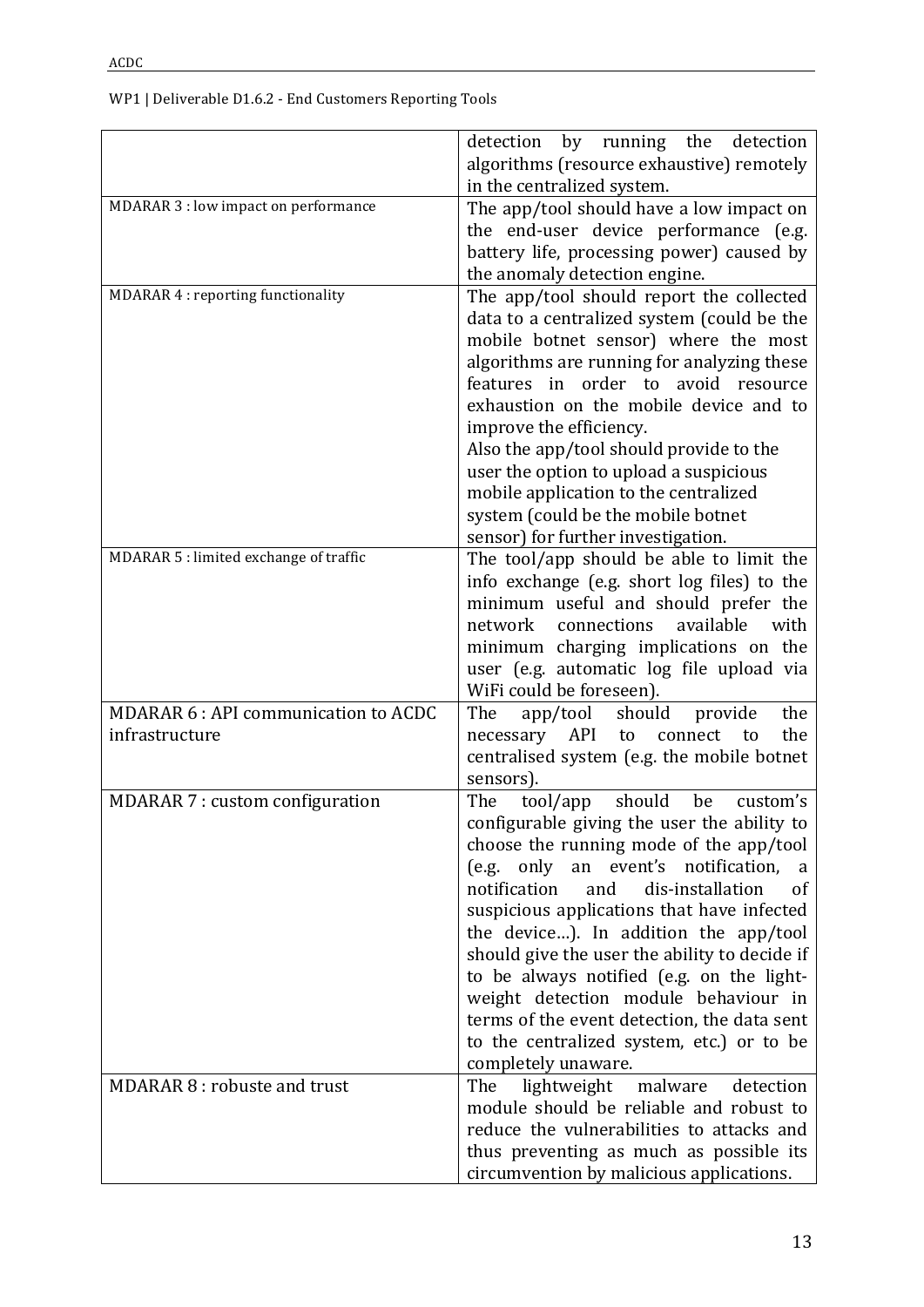| MDARAR 9 : notification | The app/tool should alert the user upon      |
|-------------------------|----------------------------------------------|
|                         | detection of an anomalous event on the       |
|                         | user device or in case of an attack detected |
|                         | from the device. When detected, the user     |
|                         | can send the logs to the mobile botnet       |
|                         | sensor. The app/tool should also provide     |
|                         | the functionality to notify the user in case |
|                         | where an uploaded suspected application      |
|                         | is detected as malicious by the centralized  |
|                         | system (e.g the mobile botnet sensors) so    |
|                         | that a countermeasure can be performed.      |

Table 5 - Mobile Devices Anomaly Reporting App Requirements